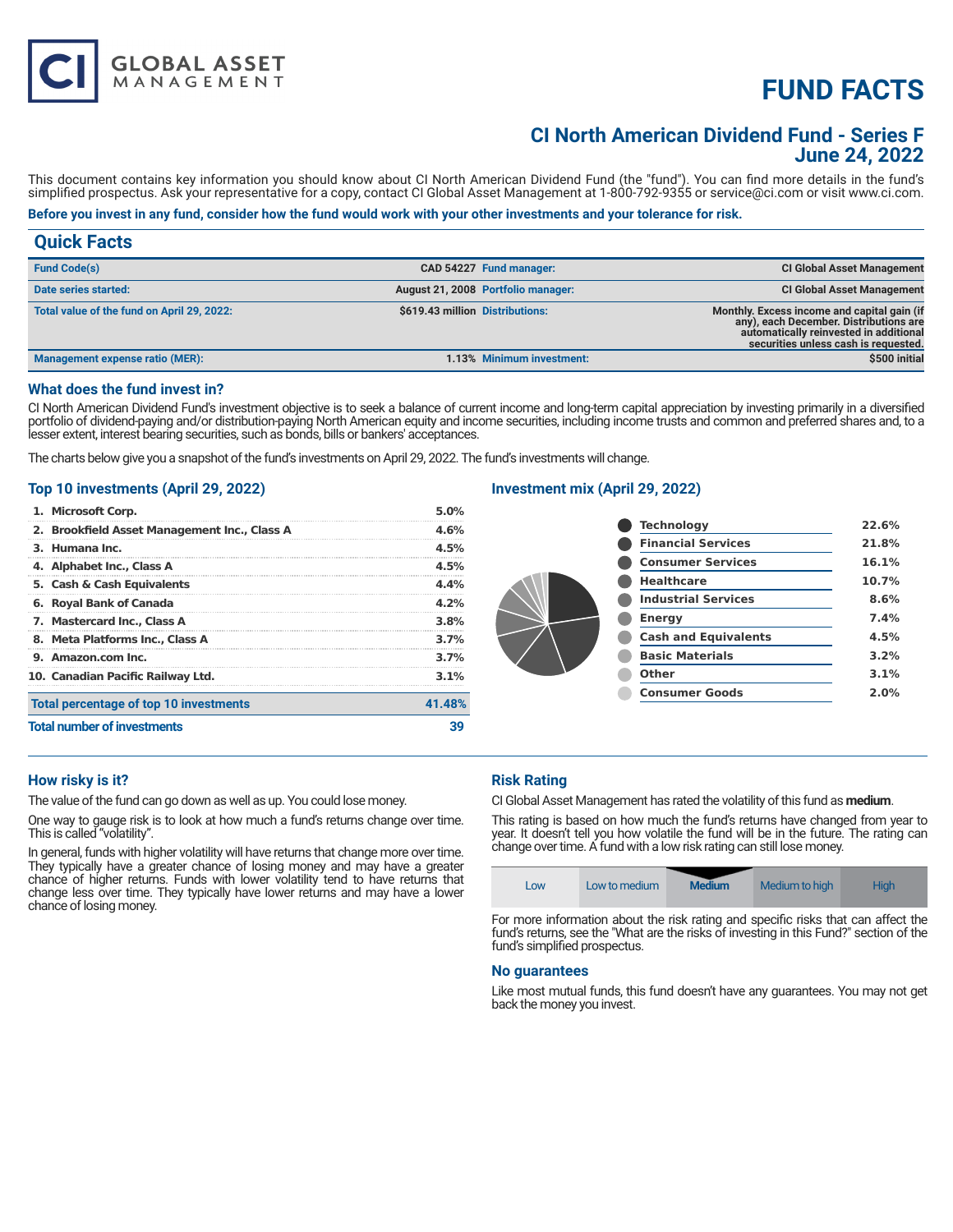# **CI North American Dividend Fund - Series F**

### **How has the fund performed?**

This section tells you how Series F securities of the fund have performed over the past 10 calendar year(s). Returns are after expenses have been deducted. These expenses reduce the fund's returns.

#### **Year-by-year returns**

This chart shows how Series F securities of the fund performed in each of the past 10 calendar year(s). This fund series dropped in value in 2 of the last 10 calendar year(s). The range of returns and change from year to year can help you assess how risky the fund has been in the past. It does not tell you how the fund will perform in the future.



#### **Best and worst 3-month returns**

This table shows the best and worst returns for Series F securities of the fund in a 3-month period over the past 10 calendar year(s). The best and worst 3-month returns could be higher or lower in the future. Consider how much of a loss you could afford to take in a short period of time.

|                     | <b>Return</b> | 3 months ending | If you invested \$1,000 at the beginning of the period |
|---------------------|---------------|-----------------|--------------------------------------------------------|
| <b>Best return</b>  | 14.1%         | April 30, 2021  | Your investment would rise to \$1,141                  |
| <b>Worst return</b> | -18.5%        | March 31, 2020  | Your investment would drop to \$815                    |

## **Average return**

As at April 29, 2022, a person who invested \$1,000 in Series F securities of the fund 10 years ago has \$2,282. This works out to an annual compounded rate of return of 8.6%.

# **Who is this fund for?**

#### **This fund may be suitable for you if you:**

- are willing to accept a medium degree of risk
- are seeking a balance of regular income and the potential for long-term capital appreciation
- are planning to hold your investment for the long term

# **A word about tax**

In general, you'll have to pay income tax on any money you make on a fund. How much you pay depends on the tax laws where you live and whether or not you hold the fund in a registered plan such as a Registered Retirement Savings Plan, or a Tax-Free Savings Account. Keep in mind that if you hold your fund in a non-registered account, fund distributions are included in your taxable income, whether you get them in cash or have them reinvested.